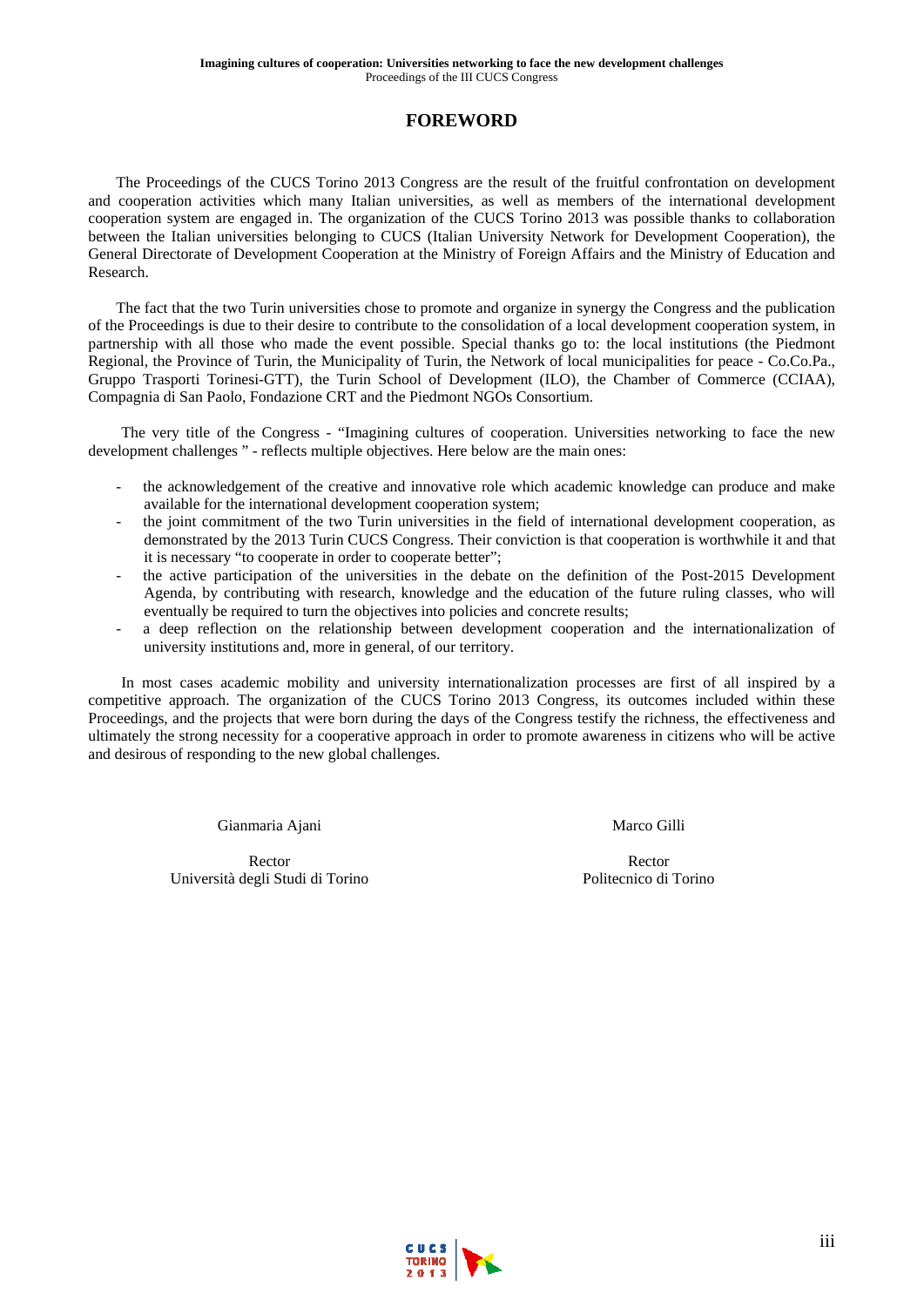# **IMAGINING CULTURES OF COOPERATION: UNIVERSITIES NETWORKING TO FACE THE NEW DEVELOPMENT CHALLENGES**

Egidio Dansero\*, Francesca De Filippi°, Emanuele Fantini\*, Irene Marocco°

\*Università di Torino, °Politecnico di Torino

## **THE CUCS UNIVERSITY NETWORK: COOPERATING TOWARDS A BETTER COOPERATION**

The Proceedings of the CUCS Torino 2013 Congress (19-21 September 2013) represent the final step of a scientific project and of an organisational and relational process that have proved challenging, engaging and ultimately rewording. At the same time the Proceedings testify the growing contribution by the Italian universities to the debate on international development and set a new beginning towards the next CUCS Congress to be held in 2015 in Brescia, as well as towards a more tight and effective cooperation between Politecnico di Torino, University of Turin and all the other actors involved in international development cooperation within the territory of Turin and Piedmont (international organisations, local institutions, NGOs, foundations, private companies…).

Founded in 2007, the Italian Universities Network for Development Cooperation (CUCS) encompasses today 28 universities<sup>i</sup>. CUCS represents nowadays the widest academic and scientific forum in Italy where universities can exchange and debate among themselves and with other international cooperation partners on development issues.

CUCS Torino 2013 came after the first CUCS Congress in Pavia (June 2009), focused on "Universities and Youth for Cooperation and Peace" and the second CUCS Congress in Padua (September 2011), on "Academic cooperation and the synergy with civil society and business community"ii.

The present Proceedings contribute to highlight the rapid pace at which CUCS is growing in terms of enthusiasm by its participants and in terms of quality of their scientific contribution to the current national and international debate on development, as acknowledged also by Caterina Bertolini (Coordinator of University Cooperation at the Minister of Foreign Affairs - General Directorate of Development Cooperation), in her introductory remarks to these Proceedings.

A detailed overview of CUCS objectives, institutional structure, historical evolution and future perspectives is offered by Emanuela Colombo (Polytechnic of Milan) on behalf of CUCS in the introductory session in these Proceedings. Gianni Vaggi's (University of Pavia) introductory remarks discusses the role that CUCS - and knowledge and training in broader terms - should play in the rapidly changing global scenarios of international development cooperation, while Eduardo Missoni (Bocconi University) focuses particularly on the contribution that universities might offer to the key area of global health.

#### **THE CUCS TORINO 2013 CONGRESS: STRUCTURE AND GOALS**

The title of the CUCS Torino 2013 Congress – "Imagining cultures of cooperation. Universities networking to face the new development challenges" – echoes the very mission of the University: being a space for debate and for producing and sharing culture, it aims at promoting a broader innovative effort to critically assess previous experiences in order to enhance the effectiveness of cooperation within and between universities, as well as with other development partners.

Consequently, one of the main objectives of the Congress was to offer such a space, in front of the need of evaluating, raising awareness, and to know how to produce a Culture of Cooperation in all academic research fields. Therefore CUCSTorino2013 gave the opportunity to researchers working in/for development cooperation to take the stock of the current debate and start with new grip and ideas.

A second objective was to enhance relations within the CUCS network and between the network and other development cooperation actors, such as governmental and local authorities, civil society and NGOs, private companies and international organizations (in particular the UN and EU agencies based in Turin).

A third objective was to promote a deep reflection regarding the changes occurring at different levels on current development trends (theories, policies, and practices) and cooperation, and on the role of Universities as development cooperation actors, in terms of research, education and training, solutions implementation in the field, technology transfer and co-creation. Moreover the III CUCS Congress reflected on the achievements and perspectives of the Millennium Development Goals (MDGs), and on the contribution that universities should offer to the definition of the post 2015 development agenda.

The Congress has been organised in four plenary sessions, three parallel sessions and two poster sessions attended by more than 400 participants from 31 Italian universities and 10 foreign universities, international organisations, national ministries, local authorities, NGOs, and private companies. The three days of the Congress were hosted in three different venues, the University of Turin, the Politecnico di Torino and the International Training Centre of the International Labour Organisation (ITC-ILO), as a symbolic and spatial representation of the cooperation efforts between different institutions that has made the Congress possible and successful. On the evening of Friday the 20<sup>th</sup>, the

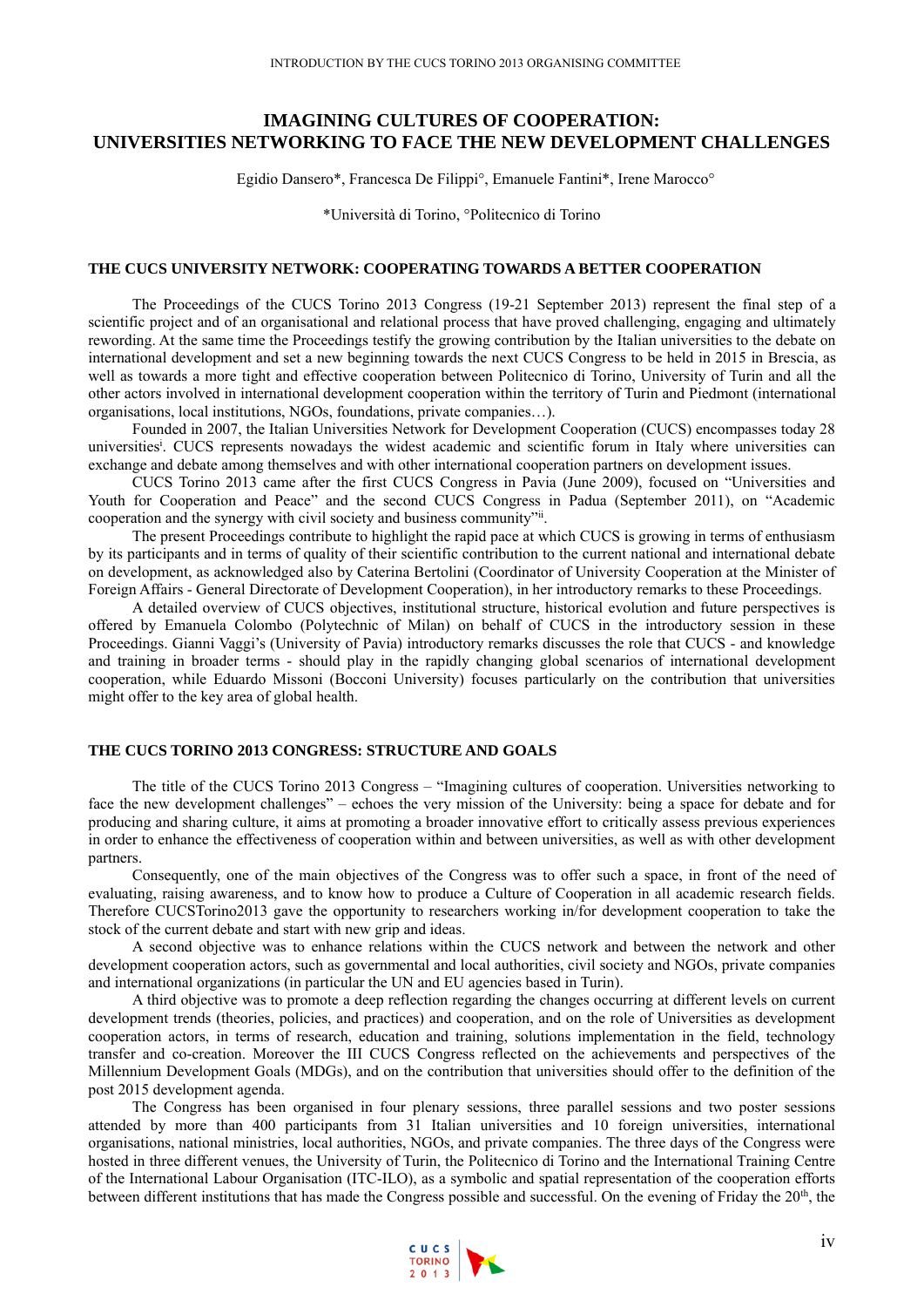Municipality of Turin hosted a side-event to the Congress, with the projection of videos on development issues.

In the first day of the Congress, the opening session was held in the Aula Magna of the University of Turin, with the introductory remarks by the Rectors, and by representatives of the Piedmont Region, the Province of Turin, the Minister of Foreign Affairs - General Directorate of Development Cooperation (MAE-DGCS), the Italian NGOs Association (AOI) and the CUCS network. Following the openings, a first plenary session was devoted to a special event on food security in preparation of the World Food Day, jointly organised by the CUCS and the Ministry of Foreign Affairs, with speakers from FAO, IFAD, WFP, NGOs and universities. The second plenary session aimed at introducing the scientific debate of the Congress, with interventions by the CUCS delegates from University of Pavia, Bocconi University of Milan and by the Ministry of Education and Scientific Research.

On the second day of the Congress, three keynote lecturers addressed the plenary in the Aula Magna of the Politecnico di Torino: Francesco Bicciato (UNDP), Mazen O. A. Hasna, (Qatar University) and Jean-Claude Bolay (Ecole Polytechnique Fédérale de Lausanne). During the third day of the Congress, the final plenary session was held at the International Training Center-ILO. This final session focused on the role of universities in the post 2015 development agenda, with representative from ILO-ITC, UNDP, UNESCO, European Commission DG Dev, OECD-DAC. The Italian Deputy Minister of Foreign Affairs, Mr. Lapo Pistelli, closed the session and the whole Congress by addressing in his concluding remarks the issues of the post 2015 development agenda and the process of reform of the Italian development cooperation.

Panels and posters sessions alternated the plenary sessions during the first two days of the Congress. The 33 thematic panels were selected through a call for panels, followed by a call for papers and posters; 155 papers and 93 posters were selected through a second call, with the scientific advise by the panels' coordinators. By involving both academicians and practitioners in the two rounds of selection, the Congress managed to enlarge the number of participants compared to the previous editions, and thus to enrich the quantity and the quality of the debate.

Being CUCS a multidisciplinary network, panel sessions have been defined considering a cross- and transdisciplinary approach, identifying nine main thematic sections*:* Education, training and human resources; Global health; Security, risks, conflicts and vulnerability; Human settlements, territories and communities; Economic development: actors, networks and processes; Development cooperation methods and approaches; Rural development, natural resources and environment; Cultural cooperation; ICT and media for development. Each thematic session included different panels dealing with papers about theoretical and/or methodological approaches, while projects and experiences of research, education, technology co-creation and implementation in the field are included in poster format.

Paper' presenters were invited to contribute to at least one of the following overarching questions:

- ˗ *Partnerships and frameworks to enhance cooperation:* which styles, practices, strategies, actors, approaches and instruments strengthen the culture and the effectiveness of cooperation? How and with which specificities do Universities cooperate with other actors within development programs and processes? How to enhance their contribution?
- ˗ *The link between knowledge, technology and power within the processes of local and global development:* knowledge and technology play a crucial role in upholding the processes of economic development, in shaping power relations and in promoting or hampering human rights and democracy; how do Universities participate to these processes? How do they balance the detachment proper of scientific research with the inclination to civic and moral engagement in the processes of social transformation?
- ˗ *Technology transfer and co-creation:* which methods and instruments are the most appropriate to guarantee the sustainability of the technology transfer and co-creation? How to analyse its impact on receiving societies? Which kind of academic contribution? Which is the relationship between general and theoretical knowledge, on one side, and local and contextualised knowledge on the other? From technology transfer from the North to the South to technology co-creation and knowledge sharing, mainly thanks to ICT: utopia or reality?

# **THE CUCS TORINO 2013 PROCEEDINGS AND THE WAY FORWARD**

The Proceedings of the CUCS Torino 2013 Congress collect most of the papers and of the posters presented during the Congress. The papers included in the Proceedings have been selected in close cooperation with panels' coordinators; they have been edited and revised following the Congress debate and an internal review by the panel coordinators in the aftermaths of the Congress. The Proceedings seek to contribute to the national and international debate on development cooperation activities carried out by the Italian Universities by sharing research-based analysis, stimulating debate and building common ground among key stakeholders.

The general picture offered by the whole of the papers and of the posters in the Proceedings is extremely rich and articulated, addressing the broader spectrum of the universities' field of intervention in international development cooperation. All the three university's missions are involved: research, training and the so called "third mission", that broadly covers the involvement of the university within the society, its engagement and outreach. In this respect, universities are contributing through training and research *for* development cooperation – i.e. producing general knowledge that might be used as a background for development cooperation initiatives -, *in* development cooperation –

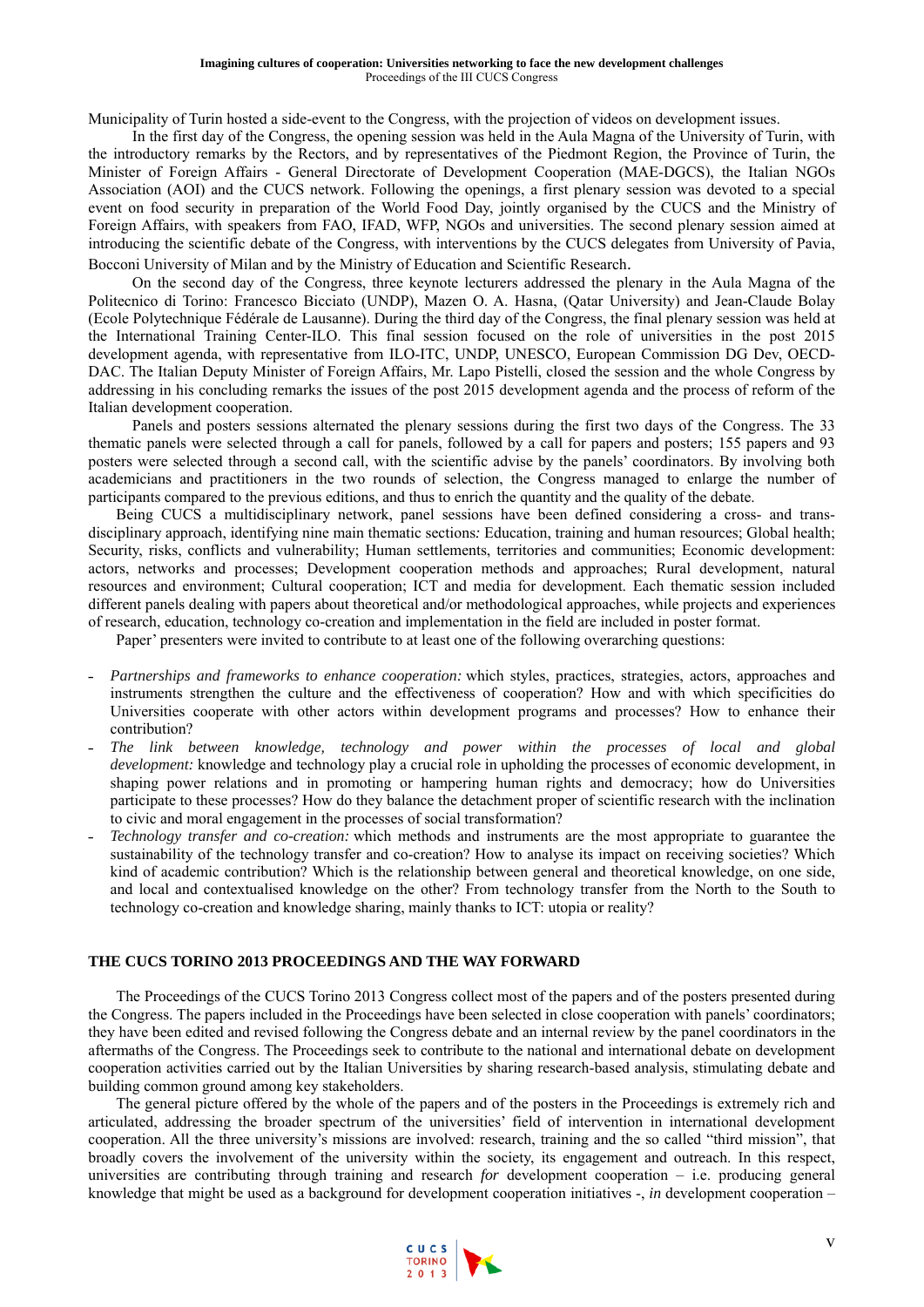getting directly involved within development cooperation activities by dint of applied training and research – and *on*  development cooperation – approaching development cooperation and its social, political, cultural and technical dynamics as the privileged object of its study. These issues are explicitly addresses in the Proceeding section on "Education, Training and Human Resources"; they also represent a crosscutting theme to almost all the panels.

Beyond the specific contribution offered by each panel, paper and poster, we believe that the CUCS Torino 2013 Congress and its Proceedings represent a step forward towards a deeper and more effective engagement by the Italian universities within the rapidly evolving scenarios of international development cooperation. International development actors, theories, strategies, policies and practices are evolving both at the global and at the local scales. The Proceedings section on "Methods and approaches in development cooperation" specifically offers a glimpse of such dynamics, which again were addressed directly or indirectly in most of the panels. New donors such as China, Turkey and Brazil are emerging, redefining the traditional North-South equilibriums. They introduce new practices and devices in international cooperation, beside the conventional channels of official development assistance (ODA). The economic and political influence of these new donors often challenge more consolidated approach within the international development forums, such as those affirming the link between development and the promotion of democracy and human rights. On the other side, new ways of understanding and measuring development and well-being are emerging from the bottom up, both in high and low income countries. The Proceedings section on "Economic development" specifically addresses the growing role of economic actors, the private sector, and migrants' entrepreneurship in shaping these processes and orienting the definition of new development strategies in the context of the economic crisis affecting consolidated development models such us the European one, and resulting in the shrinking of public resources allocated to international development cooperation. Several other Proceedings sections and panels – ICT, media and development; ICT and Capacity building; Sustainability of environmental technologies in developing countries; Geomatics for emergency,… - address the role of technology, and in particular ICT as an instrument to empower new path of development, denouncing at the same time the risk of reproducing asymmetric power relations linked to knowledge and technology.

Are the traditional actors of international development cooperation, such us Italy and specifically Italian universities, aware of the magnitude of these changes? Are they equipped to tackle them? We consider the approval of the long awaited reform of the Italian development cooperation in August 2014 as an encouraging step towards a positive answer to these questions. The reform process was discussed during the CUCS Congress too, confirming the Italian universities' willingness to engage and cooperate with the Italian Ministry of Foreign Affairs and other development partners in the definition of national strategies and guidelines. In these respect, the Italian universities are looking forward further discussion and future implementation of the new Ministry's "Principles, guidelines and priorities for development cooperation with Universities, Research and Training Centres".

While these progresses are encouraging, we believe that there is still a long way ahead to sharpen the Italian universities contribution to international development. Therefore, on the basis of the CUCS experience and of the CUCS Torino 2013 Congress debate, we would like to conclude by sharing a set of questions developed in order to raise awareness, effectiveness and efficiency within universities development cooperation initiatives and towards a University policy on international development cooperation. These are the questions that will orient the future engagement of the Politecnico di Torino and the University of Turin, including their join initiatives, on international development cooperation. We hope that they might also inspire other universities, within the CUCS network and beyond.

#### *1. Universities, international cooperation and the post 2015 development agenda*

- Why universities should get involved in international development cooperation?
- How international development cooperation has been addressed within the different missions of the university (training, research and the "third mission" dealing with universities' public engagement and outreach)?
- How universities understand the new global scenarios and the new geographies of development? How do they insert in these processes?
- How universities are contributing to the definition of the post 2015 development agenda? How this agenda will shape their future engagement on international development cooperation?

#### *2. Universities' internal organisation for development cooperation*

- How the engagement in international development cooperation initiatives fits within universities broader strategies on academic mobility and internationalisation? The competitive approach based on university benchmarking and inspiring universities' internationalisation strategies is complementary or alternative to the spirit of international development cooperation?
- Do universities need to elaborate a specific agenda on international development cooperation? Or the issue should be rather tackled as cross-cutting theme in the ordinary planning and activities of the universities?
- Which are universities' best practices in terms of internal organisation to manage development cooperation initiatives, information sharing on these projects within the university and outside, and promotion of transdisciplinary working groups for development cooperation?

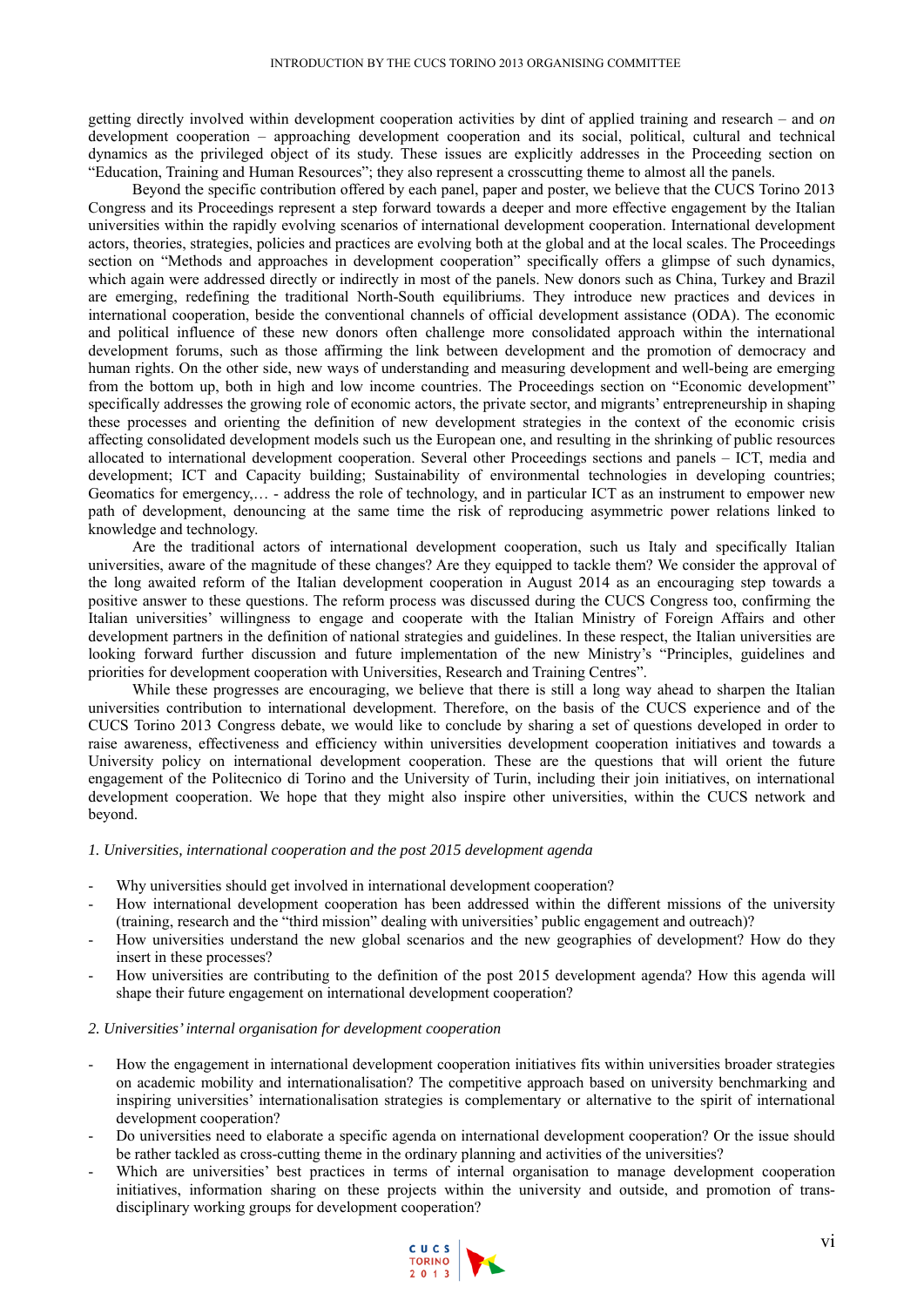- Which are the most suitable modalities to organise and offer training on international development cooperation issues for universities' students and staff?
- Which are the most effective tools to promote the research on international development cooperation issues?
- Which are the most needed mechanisms to monitor and evaluate universities' development cooperation initiatives?

#### *3. The partnership for international development cooperation*

- Which are the national and international academic networks more interesting and promising for international development studies?
- Which partnership should be established or reinforced with the other international development cooperation actors (governments, international organisations, NGOs, local authorities, private companies, foundations, religious actors,…)? Which are the most effective spaces and tools to foster such a partnership?
- Which academic partnership should be prioritised (top ranking international universities in high income countries or universities and other research/training centres in the countries of intervention)?

## **AKNOWLEDGMENTS**

The Proceedings of the CUCS Torino 2013 Congress - edited by Politecnico di Torino and University of Turin – have been made possible thanks to the work of all the panels' convenors that have accepted to act as reviewers of the papers presented in their respective panels, as well as thanks to all the authors that have accepted to re-draft and submit for publication their papers and posters in the aftermath of the Congress. We wish to thank all of them for their valuable scientific contribution.

We are particularly grateful to Elena Giglia and Alessandro Leccese (University of Turin) for their guidance and support in publishing these Proceedings as a first issue of a new open access journal, JUNCO- Journal of universities and development cooperation. We hope that this will be the first of a long series of issues, allowing JUNCO to become a space where universities can share and debate the results of their researches among them and with other international development cooperation partners.

The publication of these Proceedings represents the last step of a long scientific and organisational process started in July 2012. Throughout this process we have met and we have been supported by the work of many people. In acknowledging all of them by name there is the risk to forget somebody, nevertheless we try.

A collective thanks to all the friends, colleagues, Rectors, Delegates of the CUCS network, particularly to Emanuela Colombo and Gianni Vaggi, tireless coordinators and spokespersons, and to Ferruccio Miglietta, CUCS' fundamental organising support.

A special thanks for their daily commitment on promoting international cooperation initiatives within the universities to: Marco Gilli, Rector of Politecnico, and Laura Montanaro, Deputy Rector for Internationalisation, and Silvia Vacca of the International Affairs Department of the Politecnico di Torino; Ezio Pelizzetti, former Rector of the University of Turin and Gianmaria Ajani, the current Rector; Sergio Roda, former Deputy Rector and Maria Lodovica Gullino former Vice Rector for International Relations of the University of Turin, as well as to the colleagues of the International Relations Offices of the University of Turin, (Claudio Borio, Rosa Tamburro, Fernanda Negro, Daniela Lauretta, Johan Fauriat, Valeria Sanchini, Maria Calabretta).

A big thank goes to the Politecnico IT Area, in particular to Mauro Innocenti and Cosimo Paladini for the development of the Congress website; to the Politecnico CORE (Comunicazione, Eventi e Relazioni con l'Esterno) Office, particularly to Salvatore Lombardi, Maria Antonietta Triumveri, Stefania Portaluri, Giorgia Nutini, Elena Foglia Franke and Anna Maria Perotto) for the Congress logo and graphics design and the Media coverage, and to Gianpiero Biscant and Michela Benedicenti of the Politecnico EDILOG (Edilizia e Logistica Unit) for their precious support in the logistical arrangements; to Costanzo Mercugliano (Eupolis-DIST) for the support in the financial request; to Susanna Bison and Elena Rabbia of the University of Turin Communication Office for their support, to the EDISU staff for their assistance in the accommodation of the Congress participants.

We would like to acknowledge all the partners that in their respective institutions and roles have supported the organisation of the Congress and in particular: Giulia Marcon, Giorgio Garelli, Angelica Domestico (Regione Piemonte), Marco D'Acri, Elena Apollonio (Provincia di Torino), Maurizio Baradello, Laura Fiermonte, Roberta Giaretto, Maurizio Toso (Comune di Torino), Roberto Montà, Edoardo Daneo, Michele Pizzino (CoCoPa), Andrea Micconi, Umberto Salvi (COP), Dario Arrigotti (Turin School of Development-ITC ILO), Marzia Sica e Mario Gioannini (Compagnia di San Paolo), Guido Bolatto e Giovanni Pischedda (Camera di Commercio), Massimo Lapucci, Luigi Somenzari, Francesca Rivoira (Fondazione CRT), and GTT (Gruppo Torinese Trasporti).

A particular thank to Lapo Pistelli, Deputy Minister of Foreign Affairs and his Head of cabinet Jean Leonard Touadi, as well as to Giampaolo Cantini, Caterina Bertolini and Massimo Caneva for the Ministry of Foreign Affairs (MAE-DGCS) support to the Congress and broadly to the Italian universities' development cooperation activities. We wish also to acknowledge all the participants to the special session on Food Security towards the World Food Day: Maria Lodovica Gullino (University of Turin), Leslie Amoroso (FAO), Annalisa Conte (WFP), Edward Heinemann,

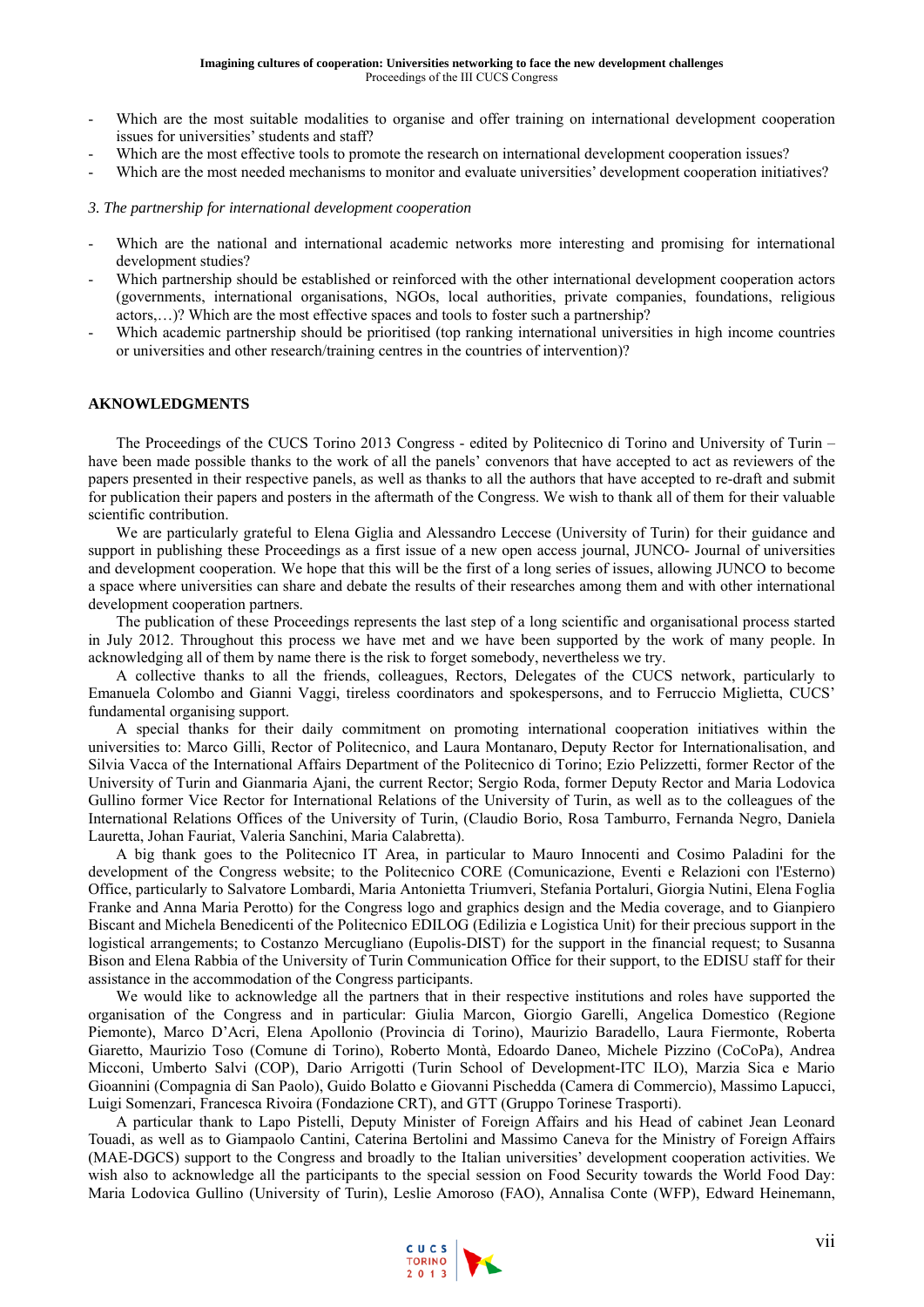(IFAD), Claudia Sorlini (University of Milan); Piero Sardo (Slow Food), Cristiana Peano (University of Turin), Federico Perotti (Focsiv – Volontari nel mondo). Equally we would like to acknowledge all the participants to the final plenary session of the Congress at the ITC-ILO Campus: George Jadoun (Turin School of Development-ITC ILO), Nicoletta Merlo (European Commission, DG-DEV), Michela Miletto (UNESCO-WWAP), Federico Bonaglia (OECD-DAC), Federico Bicciato, (UNDP).

Finally a huge thank to all the University of Turin and Politecnico di Torino graduate and undergraduate students that have offered a tremendous support in the organisation of the Congress and in the editing of its Proceedings: Ilaria Ballari, Maddalena Bo, Giulia Gazzaniga, Davide Miceli, Carlotta Negri, Margherita Parrao, Erica Patta, Roberta Perna, Lisbeht Puente de la Vega, Riccardo Rossella, Anita Stankova and Lara Trabanelli.

 $\overline{a}$ 



i CUCS Partner Universities are: Istituto Universitario di Studi Superiori di Pavia, Politecnico di Milano, Politecnico di Torino, Università IULM di Milano, Università degli Studi di Bergamo, Università degli Studi di Bologna, Università degli Studi di Brescia, Università Cattolica del Sacro Cuore di Milano, Università Commerciale Luigi Bocconi, Università degli Studi di Ferrara, Università degli Studi di Firenze, Università degli Studi di Genova, Università dell'Insubria, Università degli Studi di Milano, Università degli Studi di Milano-Bicocca, Università degli Studi di Modena e Reggio Emilia, Università degli Studi di Padova, Università degli Studi del Piemonte Orientale "Amedeo Avogadro", Università degli Studi di Parma, Università degli Studi di Pavia, Università degli Studi di Siena, Università degli Studi di Trento, Università degli Studi di Torino, Università degli Studi di Trieste, Università degli Studi di Urbino, Università della Valle D'Aosta, Università Cà Foscari di Venezia.

 $\mu$ <sup>ii</sup> For the proceedings of the previous editions of the CUCS Congress see: Vaggi G., Colombo E., Miglietta F. (eds.) (2010), "L'Università e i giovani per la cooperazione e la pace. Formazione, ricerca, innovazione e partenariati per lo sviluppo globale", Atti del I Congresso CUCS 2009, Poliscript, Politecnico di Milano; "La cooperazione universitaria e la sinergia con la società civile e le imprese", Atti del II° Congresso Nazionale CUCS sulla Cooperazione Universitaria, Padova, 15-16 Settembre 2011, Università di Padova (CD-Rom).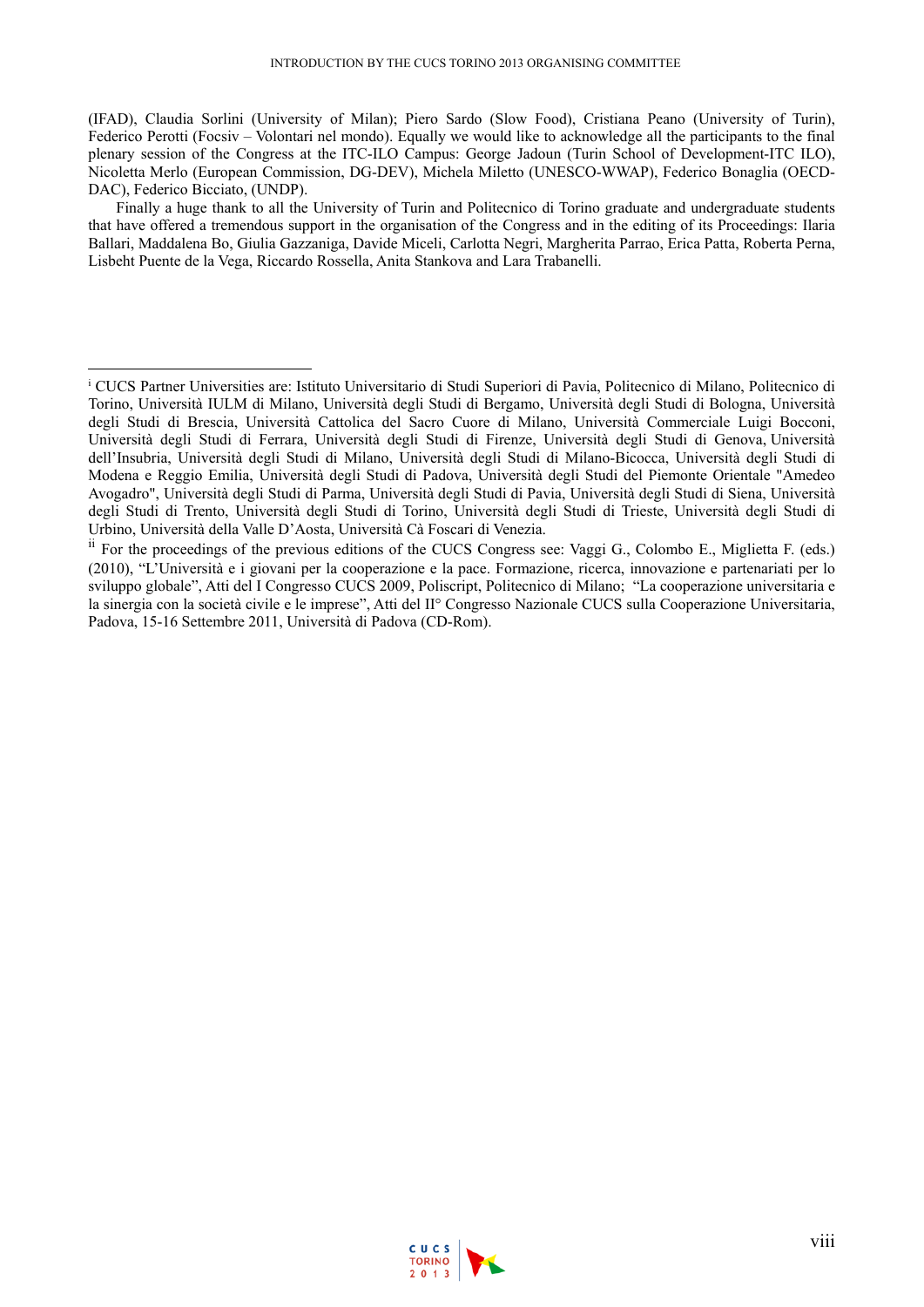# **ITALY AND THE POST 2015 DEVELOPMENT AGENDA. THE ROLE OF UNIVERSITIES**

#### CaterinaBertolini\*

\*Coordinator of University Cooperation Minister of Foreign Affairs - General Directorate of Development Cooperation

The production of knowledge, the sharing of know-how and the training of qualified human resources are all becoming more and more meaningful in sustainable development policies.Participants must increasingly have more specific capacities of analysis and interpretation, of pinpointing appropriate but flexible strategies and of dialogue with beneficiaries and with other cooperation actors, both at the level of single countries and at an international level.

The Italian academic world and the world of research have for some time been contributing to development cooperation by means that have been evolving in time. In recent years, while the cooperation paradigm was in the process of thorough transformation thanks to the IV High Level Forum on Aid Effectiveness of Busan(2011), universities and R&D bodies have seen their role as cooperation actors fully recognized.

This role, on the one hand, presupposes an evolved concept of capacity development in favor of partner countries and, on the other, the scientific and intellectual contribution of the academic world to the international debate as regards development issues.Training is leading – through support activities and the formation of partnerships – to the creation in partner countries of university centers and research. These have been enhanced by training courses and can support scientific research in areas which are of utmost importance for the development of those countries.

On the other hand, the contribution of the academic world to cooperation themes can be particularly meaningful, also thanks to the Italian position in international debates. In the 2014-15 period, Italy has been playing a principal negotiating role within the UN system in the definition of the new 2015-2030 development agenda. This was preceded by the first high level meeting of the "Global Partnership for Effective Development Cooperation" in Mexico in April 2014 and will be followed by the semester of the Italian Presidency of the European Union in the second half of the year. Another major cooperation opportunity will be offered by the 2015 Milan Universal Exposition, a unique venue for international debates which will be characterized by original contributions, the result of experience gained in the field of cooperation and of the intellectual contributions of the Italian academic and scientific world.

The CUCS Congress, held in Turin in September 2013, offered a prime example of the level and the breadth of the development themes which Italian universities are facing with competence and enthusiasm, both in Italy and abroad. High level papers were presented dealing with education and training, economic development, conflicts and vulnerability, to mention just a few of the topics found in the Congress proceedings. Moreover, university interest and research undoubtedly add meaningful elements to the practical methods used and to the evaluation of final outcomes.Contents and methodology are two aspects which the General Direction of Development Cooperation will continue to work on, relying on the collaboration of Italian universities, to achieve results in line with the principles of efficient aid.

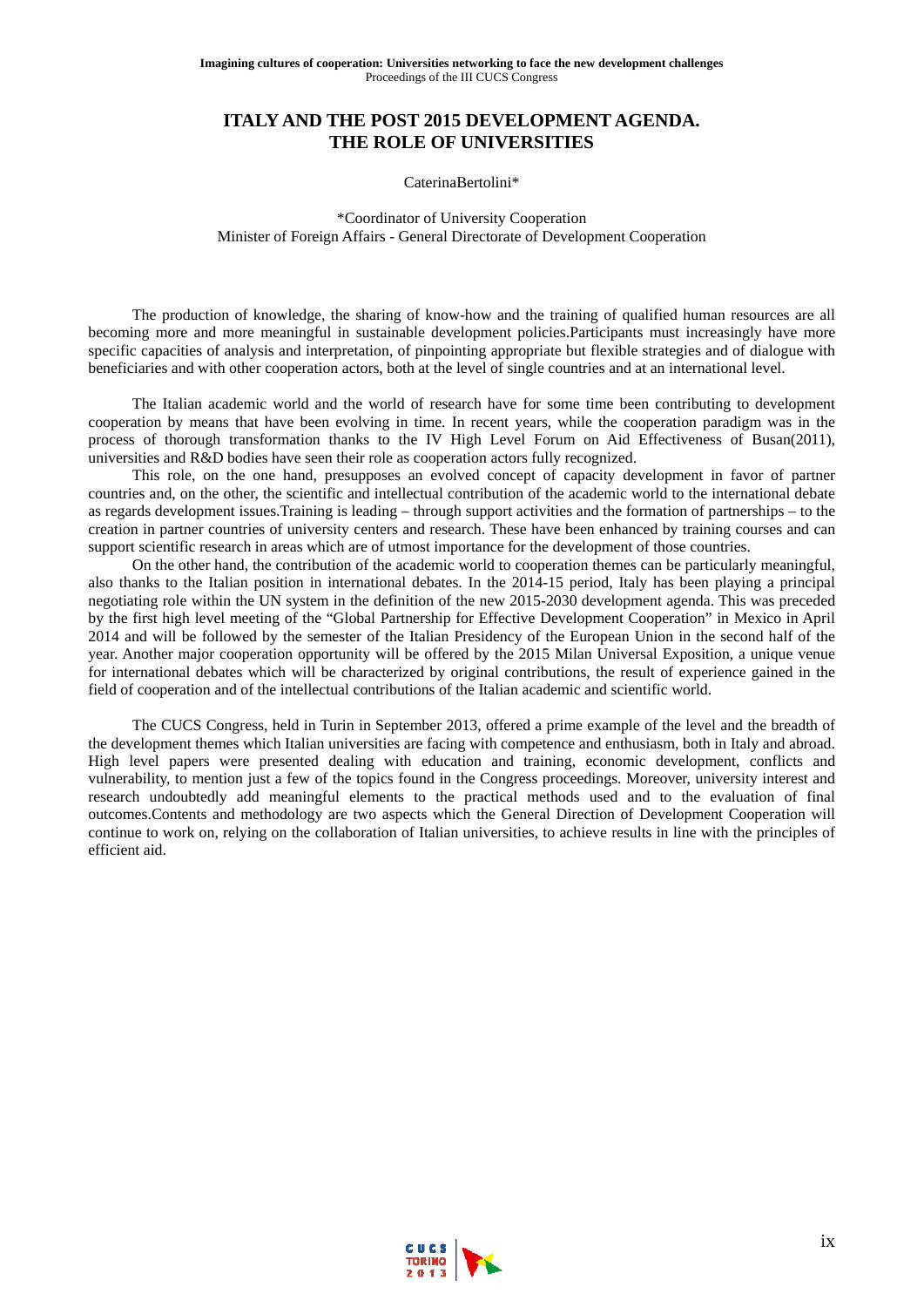



# **UNIVERSITY NETWORKS AS ACTORS OF SCIENTIFIC AND MULTIDISCIPLINARY PARTNERSHIPS: HISTORY AND DEVELOPMENT OF CUCS**

Emanuela Colombo\*

\*Rector's Delegate Cooperation and Development - Politecnico di Milano UNESCO Chair in Energy for Sustainable Development

## **History and Mission of the CUCS (Coordinamento Universitario per la Cooperazione allo Sviluppo - University Network for Development Cooperation)**

In December **2004**, the **Direzione Generale Cooperazione allo Sviluppo** (General Directorate for Development Cooperation) of the Minister of Foreign Affairs, promoted a wide project aiming to involve youths in the creation of **regional university networks**. The mission of this project, activated by the then Director General Deodato with the support of Prof. Caneva, was to foster the coordination between university and institutions. This coordination continued along the years thanks to the support of all succeeding Directors General, and in particular thanks to Director General Belloni and the current Director General Cantini, who reinforced the original scheme.

In this framework, some Universities, already part of one of the regional university networks in the northern region of Italy realized the importance and somehow the urgency of deepening the debate and keeping it at an academic level. Moreover, they gave birth to a University coordination which found its essence in the original characteristics and peculiarities of each University. This was the beginning of Coordinamento Universitario per la Cooperazione allo Sviluppo (CUCS) in 2007, that today includes 28 Universities. In the MoU signed by the Rectors and their reference delegates, the complex and multidisciplinary challenges of Human and Sustainable Development and Cooperation, as well as the necessity of strong partnerships, are recognized. Four are the fundamental elements:

- **Competences in Cooperation**: setting patterns of education, training, design and scientific communication in the sector, to give impulse to the creation of new generations of researchers, academicians and professionals (here and in Development Countries). Cooperation today needs to be seen in this professional frame. Voluntary attitude and inclination are positive engines, but they must be supported by consolidated experience and competence;
- **Cooperation models**: bringing innovation in the practice of cooperation using research for improving the efficacy. A research aiming at technologies and development models that are appropriate and participated, able to induce individual development and not dependence, and with the awareness that a unique optimum does not exist, but rather that each solution is strictly related to the specific context of action. Giving particular attention to genuine listening, reading and interpretation capacities and dialogue with local stakeholders lead to a positive n approach of mutual learning;
- Partnerships: building Networks of competences (among Universities, NGOs, International Organizations, Non Profit, Enterprises, local and national institutions), since it is true that being alone allows you to run faster, but you can't go far when such themes assume the complexity typical of our society.

The CUCS was born as a voluntary organism and each partner accepted to define the internal roles, the commitments and all the necessary functions in a participatory manner. Within this approach and in cooperation with the General Directorate of Development Cooperation of the Ministry of Foreign Affairs, the CUCS organized three **national congresses**, one every two years starting from Pavia 2009, then Padovaa 2011 and today Torino 2013, and several dedicated days in the years in between, giving space to the description of experiences of cooperation but also giving the opportunity to analyze some fundamental topics: We remember in 2009 the role of cooperation in the University, in 2011 the partnerships between University and Civil Society and between University and Private Sector, and today the role of training and research in the post 2015 agenda.

## **The relevance of Cooperation and Sustainable Development in the mission of University**

Why do these themes have such relevance in the academia? What is the relation with the academic mission? Is only the domino of the so called third mission? In our opinion there is more, and there is a deep linkage with the first and the second mission of the University, that are education and research. We live in a further complex society, where we can't help recognizing the necessity to create solid bases of knowledge and specific competences as well as solid capacities of systemic analysis as well. This is requested by the current challenges of society. Thus, also from the University point of

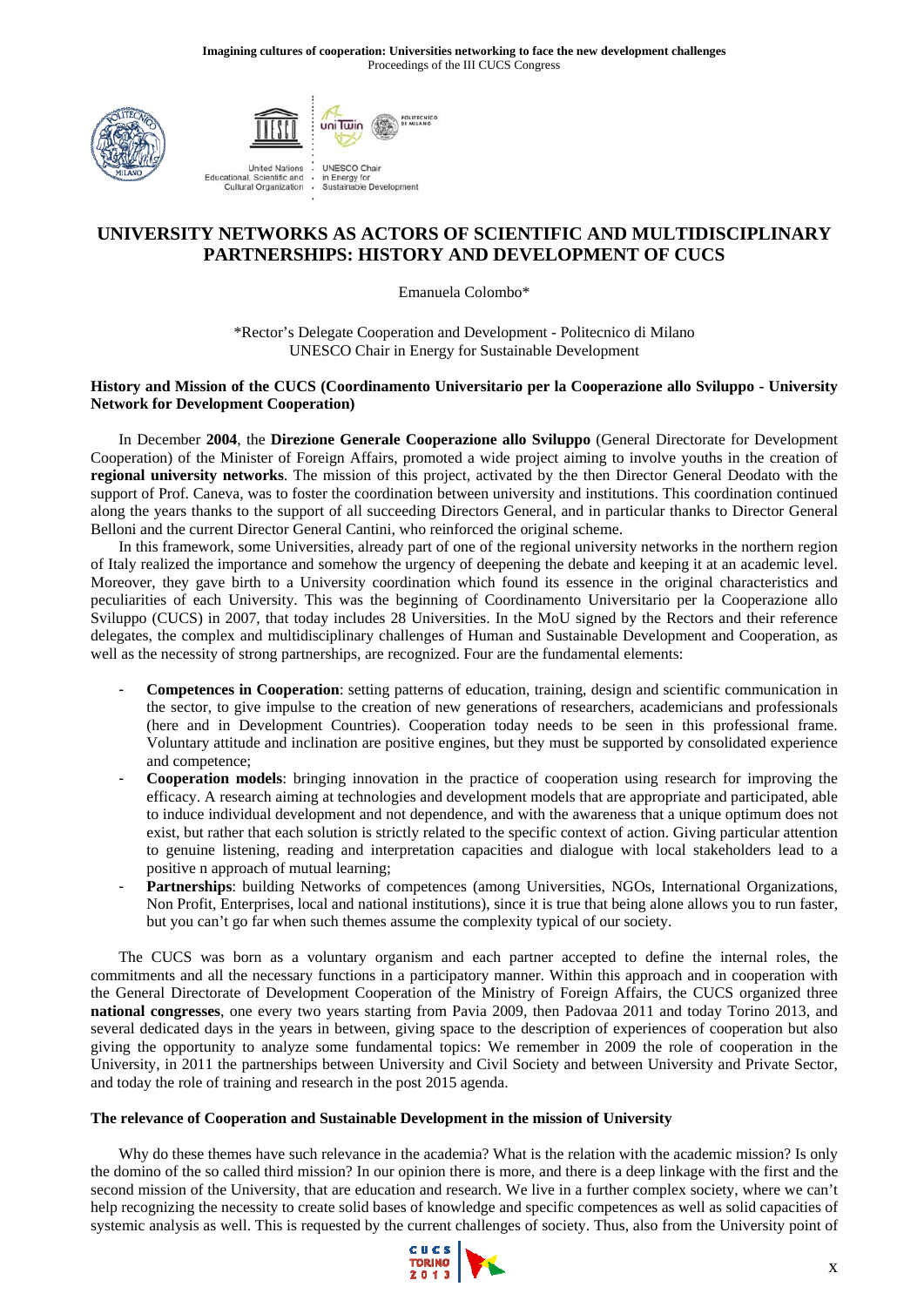view, it emerges the relevance **to enrich training curricula** of future citizens and professionals and the **role of scientific research in bringing innovation (that not always has to be conceived as invention)**.

Enriching training curricula: the original mission of University is training **graduates able to cover an active role in the transformation of the society**, both in the South and in the North of the World.

Time and challenges are changing: from the MDGs of today to the challenges of tomorrow post 2015 agenda, hence training methods and contents must adapt. Sustainable development must be somehow integrated in the curricula of the students (whatever disciplines they are studying), either from the theoretical knowledge either from the more practical point of view of the appropriate instruments. This is urgent not only for those who will operate in Cooperation, but also for all the individuals that will operate in global contexts, that are almost all our graduates. We all speak about internationalization. Also these capacities, beyond the personal skills of speaking one or more different idioms besides their mother tongue, may be considered as "internationalization".

These considerations are open at the international level and include also the role of Universities in promoting principles of sustainable development and possible paths. The CUCS is involved at all levels in this frame, from European projects to specific experiences, and intends to give its own contribution to the discussion both from the theoretical and practical point of view, implementing practical experiences and seeking a coordination at institutional level with our reference Ministries to debate on these topics.

Scientific Research for Innovation: **scientific research becomes a tool for development.** Today challenges are linked and cross the traditional disciplines. To make some examples:

- Developing countries still express emergencies to face in a synergic manner: food security and safety, access to energy and water, to an acceptable health care system, to education, the problem of urban development and its sustainable planning.
- Emerging countries, together with developed countries, need to face global issues that are integrated by definition and concern the compatibility of the economic development with the environmental protection, land ownership, labor and employment, peace and international security. Nowadays there is great attention to the Water Energy and Food nexus, Climate change, Land Energy and Water, urban development, quality of life, decent work. In this vision, technology and innovation, together with those models implemented in human sectors that represent the results of research, are further seen as tools able to support society in overcoming cultural, economic, environmental frontiers of human development. Finally, technology and know-how transfer become a collective building for a real and mutual learning (a humankind that grows and gives value to strengths, mitigating weaknesses).

## **Final considerations**

The CUCS represented and represents a platform for debating all the issues pertaining the scientific and academic dimension of university cooperation.

We all know how it is really difficult to coordinate each other. And the few working example of network at the European level confirms the analysis. It is worth mentioning the presence in Europe of thematic networks as EADI or national as UNIPiD, very similar to CUCS even if more restricted (7-8 Finnish Universities). The Italian experience represents one of the very few example at European level. Its voluntary nature is certainly a big strength: it confirms, in every meeting and event, the real interest in the topic of Cooperation and the sincere sharing within the network, which is based primarily on mutual trust.

On the other hand, this voluntary nature expresses some limits in recognizing CUCS from a formal point of view, with a legal nature and able to apply to calls and refer in behalf of members. This topic is particularly important today. Indeed, in its future the CUCS needs to:

- become a more and more **representative speaker**, recognized and distinguished within the civil society and the institutions, in order to develop fruitful relationships from which the South of the World could gain benefit;
- widen the **design and intervention knowledge, skills and competences of University** in the Cooperation (by implementing joined projects and actions, as the Palestine case).

Therefore, the moment in which the CUCS should assume a more formal structure has arrived, though maintaining its voluntary nature and counting on the trust among partners.

**The coordination has still many steps to make and share in order to grow, but it is already a relevant speaker for every program of development, education, institutional building or rebuilding. It is relevant where a synergic action among Government, Civil Society, University and Enterprises is desirable** to have a real effect on the cultural, social and anthropologic change that is further requested by the global world.

For this change we must go on in doing our job, we must prepare the next generation of citizens and professionals; they need to be prepared and provided with adequate instruments to face the current and future challenges and to coop with them with deep ethics of responsibility.

We need this change for them, for us and for the future of our world.

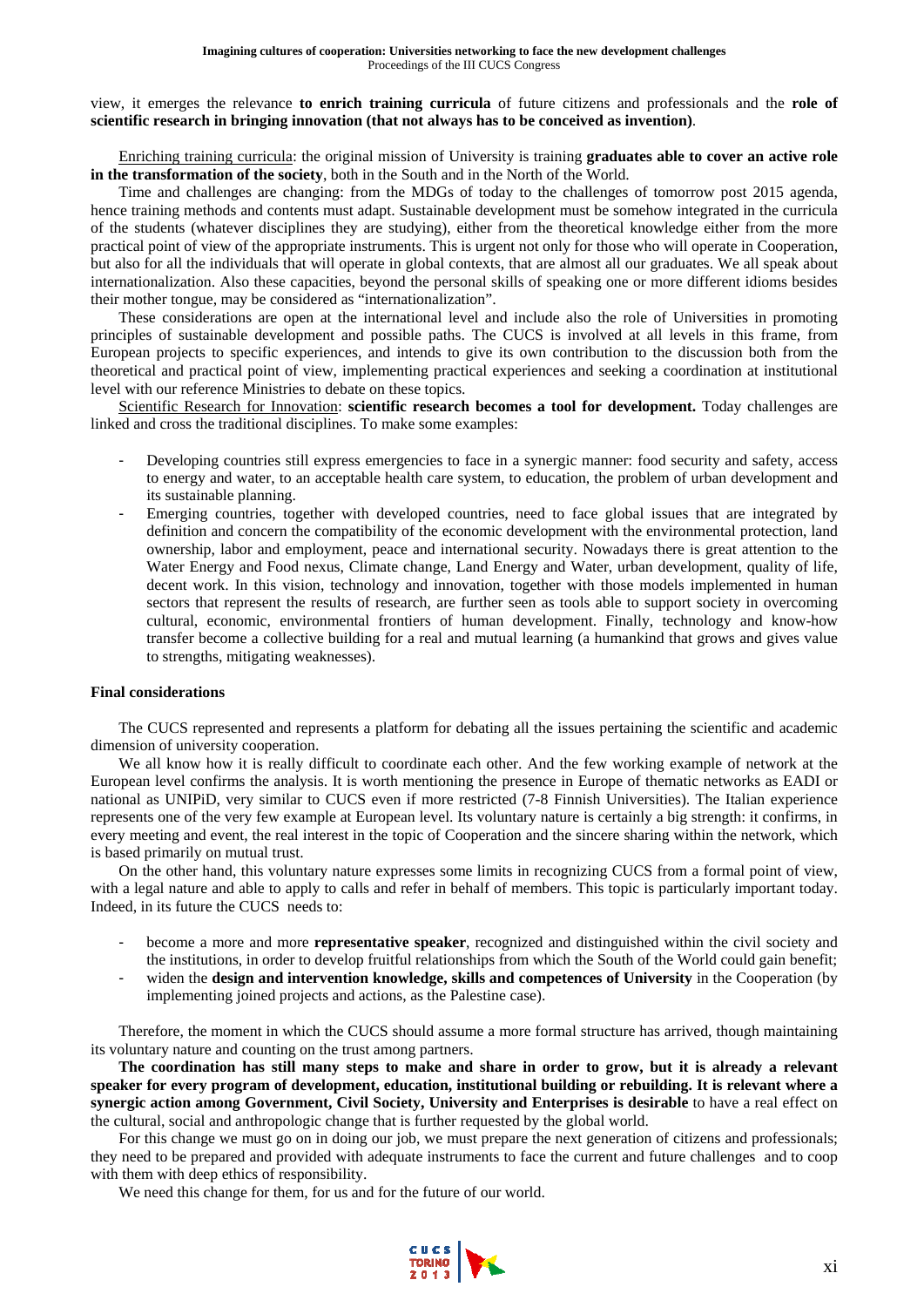# **THE DEVELOPMENT SCENARIOS AND UNIVERSITY COOPERATION**

Gianni Vaggi\*

\*University of Pavia, Italy - gianni.vaggi@unipv.it

## **ABSTRACT**

The notion of development has greatly changed during the last thirty years and it includes many more dimensions than income per capita. Health education, environment gender are now regarded as some of the many faces of development. Debate is now going on the post 2015 Goals. In parallel with the evolution in the notion of development policies too have changed from the purely economic conditionalities known as Washington Consensus to a broader view of partnership for development. However the last thirty years have also seen important changes in the economic scenarios. Many countries in Asia have experienced long sustained economic growth and the economy has also improved in many countries in Africa and Latin America. We have also seen the emergence of the so called new donors, which are extremely important players in the world economy. But the present economic crisis is also largely due to an excess of productive capacity and to the saturation of demand in many important sectors. Many countries try to overcome the economic difficulties by cutting domestic demand and fostering exports. This however leads to increasing competition and to neo-protectionist attitudes.

International cooperation must take into account the changed economic relations. At the same time it must work along the line indicated by the view of development as empowerment and ownership. Two concepts which highlight the changing relations among the actors of international cooperation. From the donorsbeneficiaries relationship we are moving to a more equal partnership, which however will also bring to the different judgments and evaluation which can be expressed. The smoothing of these differences is a challenge in order to achieve mutual trust. University cooperation has a great role to play in this endeavour, also because in the case of university partnerships distances are much smaller than in other type of cooperation. Networking, academic mobility, joint research are part of the process which must lead to a better mutual knowledge among the people of the world.

## **THE EVOLUTION OF THE NOTION OF DEVELOPMENT**

In the beginning it was economic growth; in the fifties and sixties development was mainly regarded as economic growth: the increase in the Gross Domestic Product (GDP) per capita. Economic growth models focused on capital accumulation and on exogenous technical progress. According to the dominant views capital would flow to the countries in which it is scarce, typically developing countries and where labour was abundant; technology too would circulate more or less free of charge across countries, being a bonus for the poorest ones.

Today development is regarded as a multi-faced phenomenon, even better it is an ever evolving process. Let us briefly point out some of the major contributions to this new view. It all started with debates in the sixties and seventies, but it is only towards the end of the eighties which a general consensus began to emerge on a broader definition of development, more in [1].

In 1987 Bruntland Report by the United nations the idea of sustainable development receives a first definition, as the process which can satisfy the needs of present generations without compromising the possibilities of future generations, see [2]. Since this report the environment dimension and the idea of sustainability become essential aspects of the notion of development, recall the 1992 Rio Conference on sustainable development.

In 1990 we have the first Human Development report by UNDP with the Human Development Index, which includes not only income but also education and health.

In September 2000 the Millennium Declaration by the United Nations, the OECD, the World Bank and the IMF present the Millennium Development Goals, eight goals which provide the now most widely accepted definition of development, including health, education, environment and gender.

In 2012 at the conference Rio+20 the idea of the Sustainable Development Goals, SDGs, emerged; the sustainability dimension was receiving a broader definition not limited to the environmental aspect.

The MDGs were set for the year 2015 which is now quite close and on may 2013 the United Nations published a report which represents a first step in order to set new goals and a new time frame [3]. This is just a proposal for debate which now includes twelve goals and five 'transformative shifts', which focus on jobs and inclusive growth, leave no one behind, peace, sustainability and finally a global partnership, which is in fact a repetition of former MDG number eight.

This evolution has been strengthened in recent years thanks to the fact that the very notion of Gross Domestic

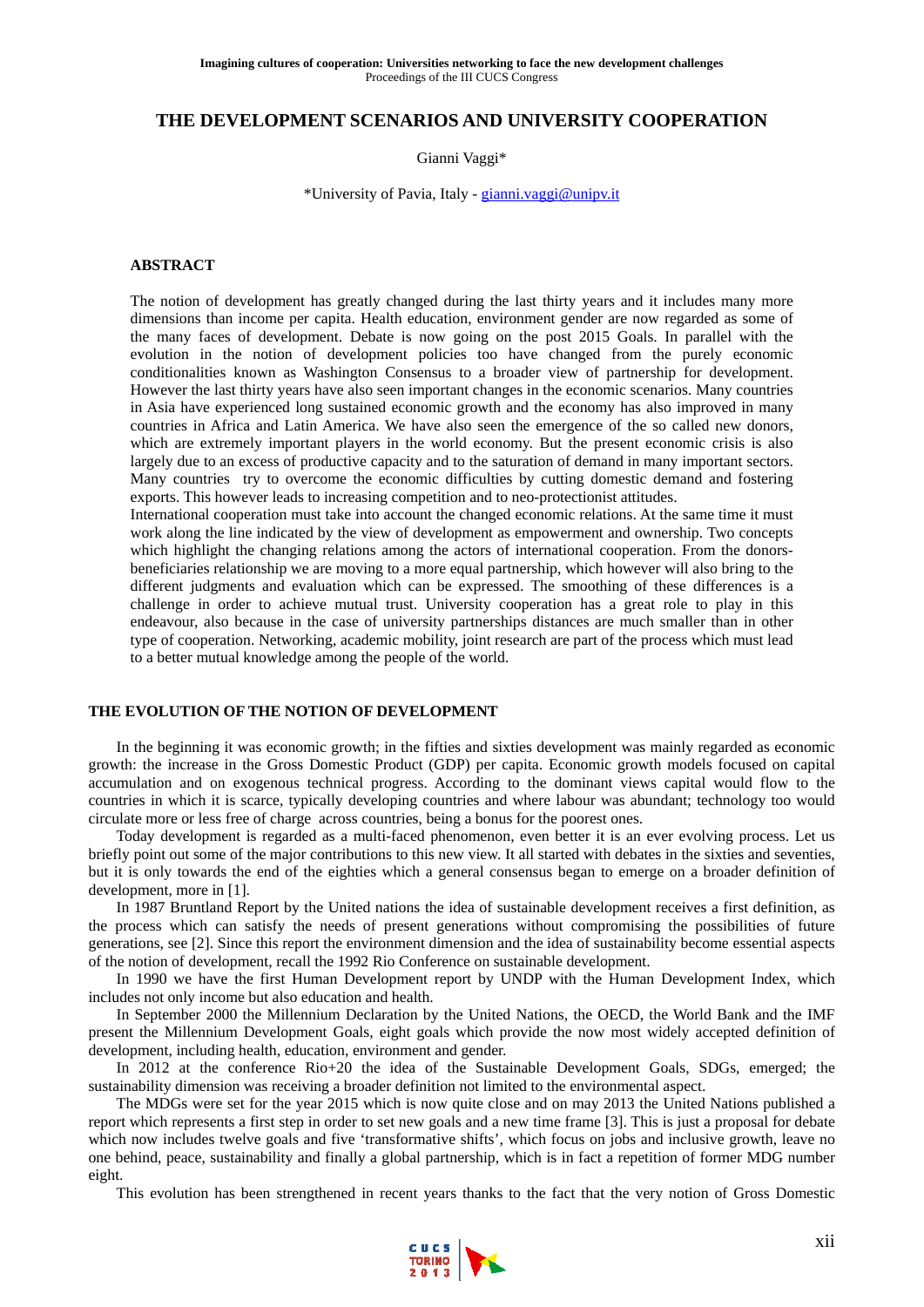Product is being questioned has an appropriate indicator of the standard of living of people. The research work focuses on the definition of well-being, perhaps the most famous report is the so called Sarkozy Report of 2008 [4]. A lot of attention is also dedicated to the issue of environmental sustainability, see for instance the work of Dasgupta at Cambridge [5]. And in 2012 we have the first World Happiness Report which owes a lot the work of a team at Columbia University led by Jeffrey Sachs [6]. In 2013 in Italy we have the first report on the with an indicator for the BES - Benessere Equo e Sostenibile (Equitable and Sustainable Well-being).

Poverty too is no longer defined in terms of income only, but more in general as 'deprivation', or the lack of capabilities, in the sense of lack of the possibility to decide and to choose about one's life. Since 2010 we have the *Multidimensional poverty* by OPHI, the Oxford Poverty and Human Development Initiative [7].

All these approaches are quite recent ones and even if they show some relevant differences, nevertheless there are major similarities in respect to the view of development they support. Let us single out just two of these similarities. First is the idea that development corresponds to the enlargement of opportunities and possibilities of choice by the people. Second development it is a process which is valued and regarded as in a positive way by the people who are involved in it. The evolution of the notion of development and the emergence of that of 'human development' owes a lot to the work of Nobel laureate Amartya Sen [ 8].

#### **DEVELOPMENT POLICIES AND INTERNATIONAL COOPERATION**

In the eighties and nineties we had the *Washington Consensus*; a set of economic reforms which was based on two main ideas. First, economic growth will derive thanks to reduction of the role of the state and to the opening of the economy; second, economic benefits will trickle down to the entire society. Therefore let the markets do their job in terms of allocation of resources and development will arrive.

In the late nineties different views emerged focusing more on the role of institutions and the so called 'second generation reforms', which were related much more to the social features of the economy, to the accountability of the governments and to an appropriate interaction between the state and the markets; the so called *post-Washington Consensus.* Less well-known but equally important is the approach to development policies proposed in 1999 by the then President of the World Bank James Wolfenshon: the *Comprehensive Development Framework*, which implied both an holistic view of development and a set of possible policies based on multiplicity of actors, from private firms, to local governments, to civil society and international organization.

Beginning in 2000 with the Monterrey conference on 'Finance for development' a series of High Level Forum has been held in order to define some sort of best practices in international cooperation. They go from Rome to 2003 to the Paris declaration of 2005 to the Accra Agenda for Action of September 2008 and to the 2011 Busan fourth forum on Aid Effectiveness, which has ended up with the *Busan Partnership for Effective Development Co-operation*.

The major topic of all these conferences has been aid effectiveness, which has however been examined from different points of view. Monterrey stressed the fact that if developing countries have to meet the MDGs by 2015 they must implement the appropriate policies and reforms, above all good governance, but the rich countries must commit to more and more predictable and stable aid flows. Up till now only five of countries reaches the *0.7% of GDP* which is the target set by the UN since the seventies. Monterrey also emphasizes the role of global public goods. The 2005 Paris declaration recommends the donor to have more accountable programs, to adopt coherent aid policies and to coordinate among themselves. In Accra the notion of *country ownership* is underlined. Finally Busan focuses on development effectiveness and not just aid effectiveness, which requires having a shared tools between all partners, including partners in the 'South', for the evaluation of programs and projects. The involvement of the civil society is another important issue and more attention is dedicated to the development outcomes of projects and policies rather than to input indicators only.

## **THE ECONOMY STRIKES BACK**

The debates of the last thirty years give a very useful view of development and they also indicate the procedures and the strategies which should be adopted in order to try to achieve it. We are therefore in a very convenient position to think about the way in which international cooperation should be approached and university cooperation in particular. However we must consider the overall scenario in which cooperation must operate in the coming decades and in some major changes in the world economy since the last decade of the twentieth century. This should help us to set international cooperation, and in particular European cooperation in a realistic context.

Let us point to some of the most important new elements in the world economy during the last generation. On the positive side, first.

One, at the world level goal one of the MDGs - halving the number of those living on less than 1.25 dollar a day will be achieved largely thanks to economic growth in Asia and in China in particular. Most of the poor people now leave in middle income countries (see [9], p. 1) and all the more so if we take the 2 dollars a day threshold (see [9], p. 6).

Two, the twenty first century will be the century of Asia. Luckily enough we have had the Asian Miracle, with

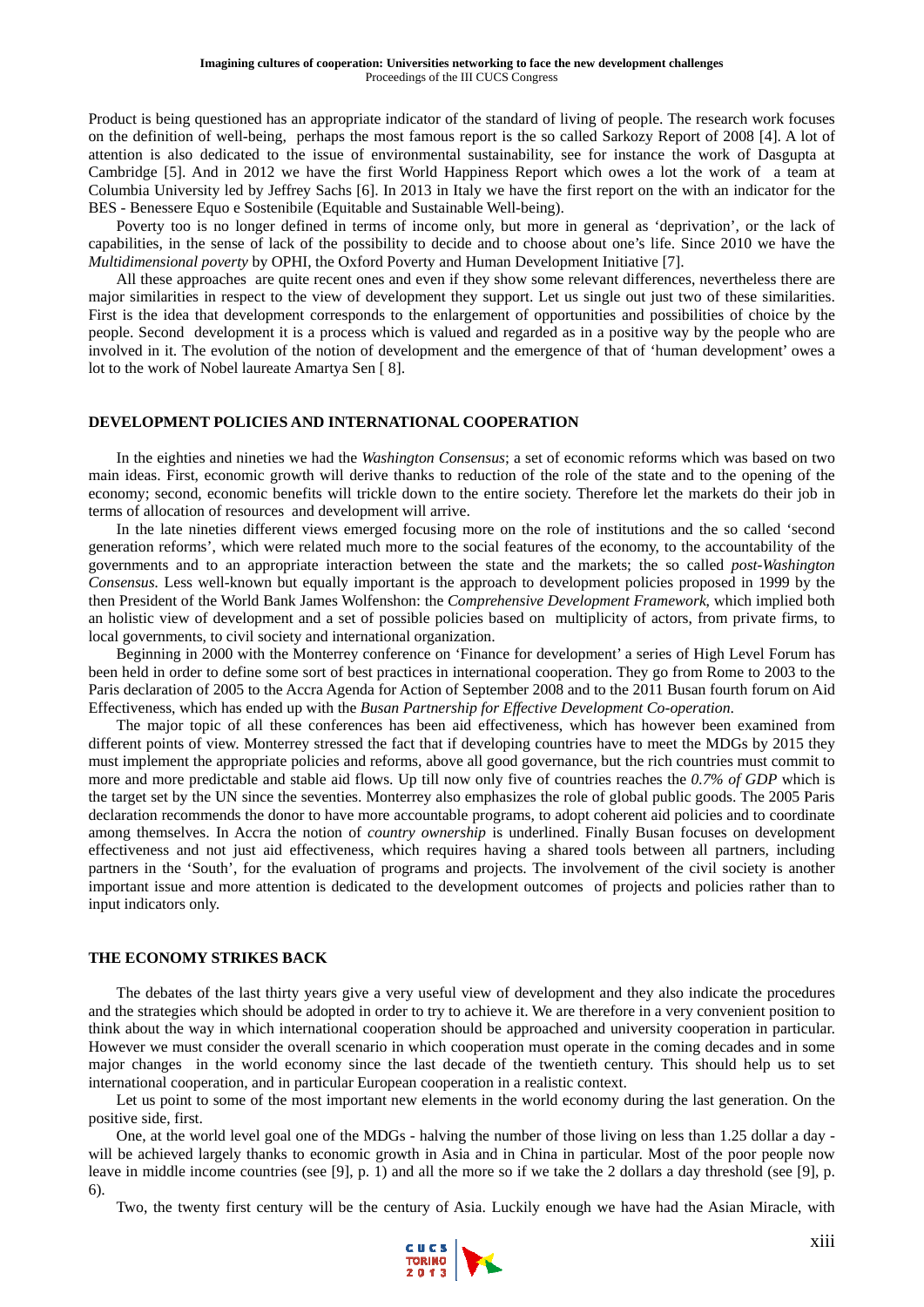many countries in the continent upgrading from Low Income to Middle income. The notion of emerging markets did not exist twenty years ago, not we had the BRICS. This is of the utmost importance because it takes us away from the gloomy perspectives in which some regions have a destiny of economic stagnation; now there are success stories and not only in China.

Three, the 'lost decade' of the eighties and nineties of the last century, saw stagnating income per capita in three world regions: Middle East and North Arica, Latin America and Sub-Saharan Africa. Since the year 2000 even Sub-Saharan Africa, the poorest region, has been doing better than before growing on average around 5%; it is not China and let us see if these growth rates can be sustained over the years, but there are reasons for optimism. Something similar has taken place in Latin America, where there has also been some decrease in inequality.

Four, the so called South now presents some global power, China, perhaps India and some regional powers, Brazil, South Africa and Russia, therefore the old division rich-poor countries, north-south needs not be replaced by a more articulated geography. From G7 and G8 the world has moved to G20. This is good because it means that there are more players and potentially more opportunities for the poorest countries. This does not mean that trade relations of China with Africa are positive ones, but the emergence of the new economic powers, or new donors - not members of the OECD-DAC club - gives African countries an opportunity to deal with more countries, instead of being stuck into the traditional economic relations dating back either to the colonial period or to the post World War II economic setting. This fact also opens the possibility for the always advocated south-south cooperation.

Five, since 1998 Foreign Direct Investment and remittances have become the largest financial flows to developing countries, with around 600 and 450 billion dollars respectively. Remittances include only the officially registered ones, hundreds of billions are assumed to enter developing countries in an unofficial way. International aid is around 130 billion.

For many years we have advocated trade not aid, now we should all be happy about that. However... there is also the dark side.

One, the financial crisis of 2007-2008 is not yet over and it has drastically reduced employment opportunities in many high income economies, most notably in Europe. Financial markets whose size stills overtakes the World Income by almost nine times, have proved to be extremely volatile and risky and is still not yet clear how they can help to produce wealth and job opportunities around the world. In modern finance there is an inherent element of systemic risk and of volatility.

Two, since the late eighties income distribution has worsened in all High Income economies reversing a pattern of increasing equality which had taken place since 1950, this is indeed extremely worrying because it means that all the social achievements of the last sixty years might be at danger. This includes the welfare system in western Europe, which by the guarantees decent minimal conditions and less unequal opportunities in education and health to everybody; notice that these are the two pillars of the notion of human development.

Three, even if growth rates are higher than before in many developing countries young people do not find appropriate employment. The situation is particularly severe in some Arab countries which should generate between 2.5 and 3 million of new jobs every year in order to absorb all those who are entering the labour market. Here there appears to be a kind of mismatch between the number of qualified people holding university degrees looking for a job and the ability of the economies to absorb them; quite often the result is migration.

Four, the present crisis has many features of a crisis of overproduction. For many years China has been investing 35-40% of GDP and other countries in Asia have followed similar path even if not with such exceptionally high investment ratios. This has lead to a situation of overcapacity at the world level; the overall productive structure could produce more goods than those which can profitably be sold on international markets. This is clear in some productive sectors which appear to be saturated, the car industry being a case in point.

The world economy is now much more interconnected that it was forty years ago, but it is also going through a period of deep changes in what we can call the international division of labour. This is leading to huge imbalances which show both in the different growth rates among countries and above all in the deficits and surplus of the balances of payments. This happens among different countries and regions but also inside regional groups, the Euro area being an obvious example. In many countries this leads to budget constraints and to deflationary policies, with negative impact on resources for both knowledge and international cooperation. Even more dangerous are the tendencies towards isolation, the opposition to free movements of people and to neo-protectionist policies. Economic competition is now quite fierce and countries tend to protect their economies and to pursue both strict budgetary policies and to repress domestic demand in favour of exports. Remember that Asian economic growth is largely explained by a combination of export–led growth, industrial policies and huge accumulation of physical capital.

## **EMPOWERMENT AND OWNERSHIP**

If economic forces are so powerful and even dominant, what about all the nice ideas of development as a complex process, the importance of human rights, the new MDGs and cooperation as partnership? These are well established points and we need to debate and to progress from them. However, we must not underestimate the strength of economic forces, the opportunities they offer but also how ruthless they can be.

Empowerment and ownership are two words which very well describe the recent trends in the debates about

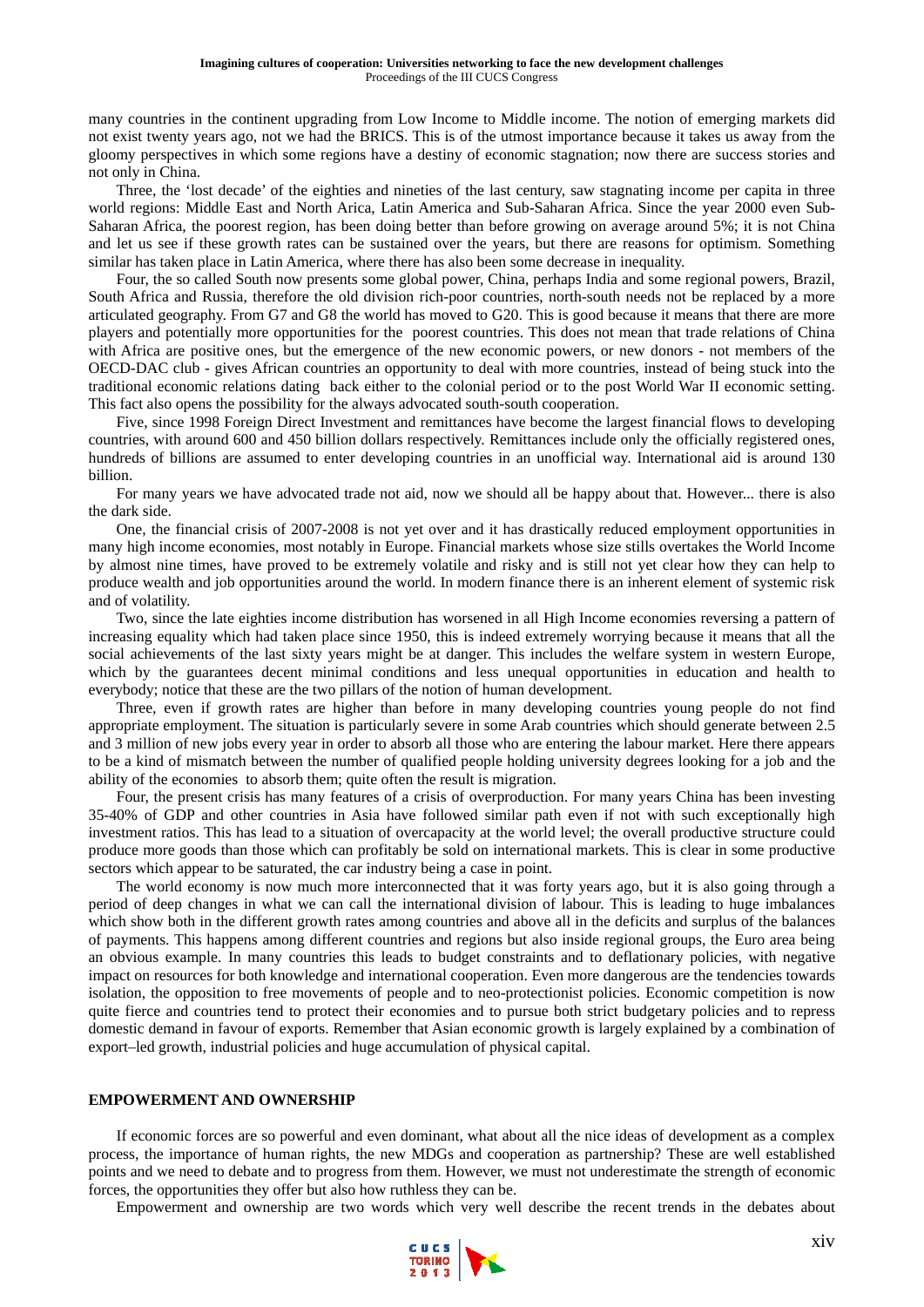development and cooperation. Empowerment is the possibility to enlarge one's opportunities and her set of choices [10]. Ownership has the ability of developing countries and people to take the development process into their own ends. Both notions lead to a situation in which we will have to interpret cooperation as a dialogue among more equal partners. International cooperation will not immediately cease to be also partly donor-driven, but the role of traditional donors will become less relevant and more voices from the 'global south' will make themselves heard. It is a complicated process already under way and the economic facts we have examined in the previous section do reinforce it.

Cooperation as a partnership among actors who now feel they have the right to decide about their future. We are rapidly moving from *working for* to *working with*.

But the partners differ in terms of culture, tradition, social organization and conditions of life. How to decide the priorities: infrastructures or health? Economic growth or human rights? Traditional village authorities versus equal rights and voices.

#### **DISTANCE, DIALOGUE AND UNIVERSITY COOPERATION**

In international cooperation we are used to *distance*, but that is mainly described in terms of different standard of living, which can be quantified thanks to economic, social, demographic indicators and so on. However there is another aspect of distance which has to do with the notion of *otherness*, and in particular with the fact that we may have different views on what is right or wrong, good or bad. People do differ in the way in which they formulate judgements. All these is of course particularly relevant in international politics, but it applies to a variety of situation and conditions, including judgment about what is an appropriate ethical conduct. Human beings all other the world continuously make judgments about simple and complex situations, which goes from how to organize family life to international politics. We also differ in terms of emotions and feelings, which are a very important element in the process of formulation of judgements. The perception of distance is also largely subjective; how poor do I feel I am? Does it depend on the indicators of international organizations? How much do I value income *vis-à-vis* culture, family bonds etc.?

International cooperation is about reducing these distances; the gap will never close completely and does not have to disappear because each of us is entitled to her identity; we must not end up all thinking in the same way. Nevertheless when distance is quite large there are problems in sharing initiatives and projects and in working together.

*Dialogue* is the process by which distances in judgements might be reduced; of course politics plays an extremely important role, but we must not underestimate all the opportunities of direct knowledge among different actors. A prerequisite for dialogue is mutual knowledge. International cooperation will more and more become a dialogue between equal partners who need to know each other better.

In this scenario *University cooperation* enjoys several advantages, I would say even privileges. We work with young people and we have to do with education and research, that is to say with *knowledge* in the sense of transferring and even producing it; knowledge is now regarded as new global public good (see [11], p. 35). We also have several tools to appreciate the differences and the same time to reduce distance: joint research programs, academic mobility, different networks, ranging from scientific societies to thematic networks, to regional networks and so on. All this networks provide also a sense of commonality, a sense of belonging, which is an important tool in reducing the distance.

In the case of university cooperation distance is not so large. How far are we from a poor villager in a remote part of Kenya? How far are we from a colleague of the university of Nairobi? In the latter case we have many common tools for communication, words easily have similar meanings, all the more so if we belong to the same academic field.

The ability to appreciate differences and to ask ourselves questions is a fundamental springboard for the improvement and enlargement of knowledge: otherness is also a way to learn. But when distance is quite large this may be difficult either because we are unable to communicate, or because our original positions are so far away that the whole process to re-approach them is painful and does not seem to produce positive outcomes.

In university cooperation it is much easier to have positive feedbacks: sharing a project is complicated but it is not so difficult to achieve a situation in which there is satisfaction by all partners. Thanks to the positive experience we can think of carrying on our collaboration. Dialogue needs to produce some positive outcome which strengthens trust and mutual feelings; empathy improves.

When distance is large it is more difficult to come to a common sense of satisfaction; dialogue requires more time and patience, and if some unpleasant event takes place the whole process of closing the gap might stop and even be reversed.

In his 2006 *Identity and violence* and in the 2009 *The idea of justice* Amartya Sen faces the issue of the different identities which characterize people around the world and how they might lead to conflicts and separation. To move from closed social groups to more open ones is a fundamental issue in today's debate on global justice. This is a crucial issue for the coming decades and we can do a lot to favour the process of opening up our identities. Indeed this is perhaps the most important challenge but also the most important opportunity of university cooperation.

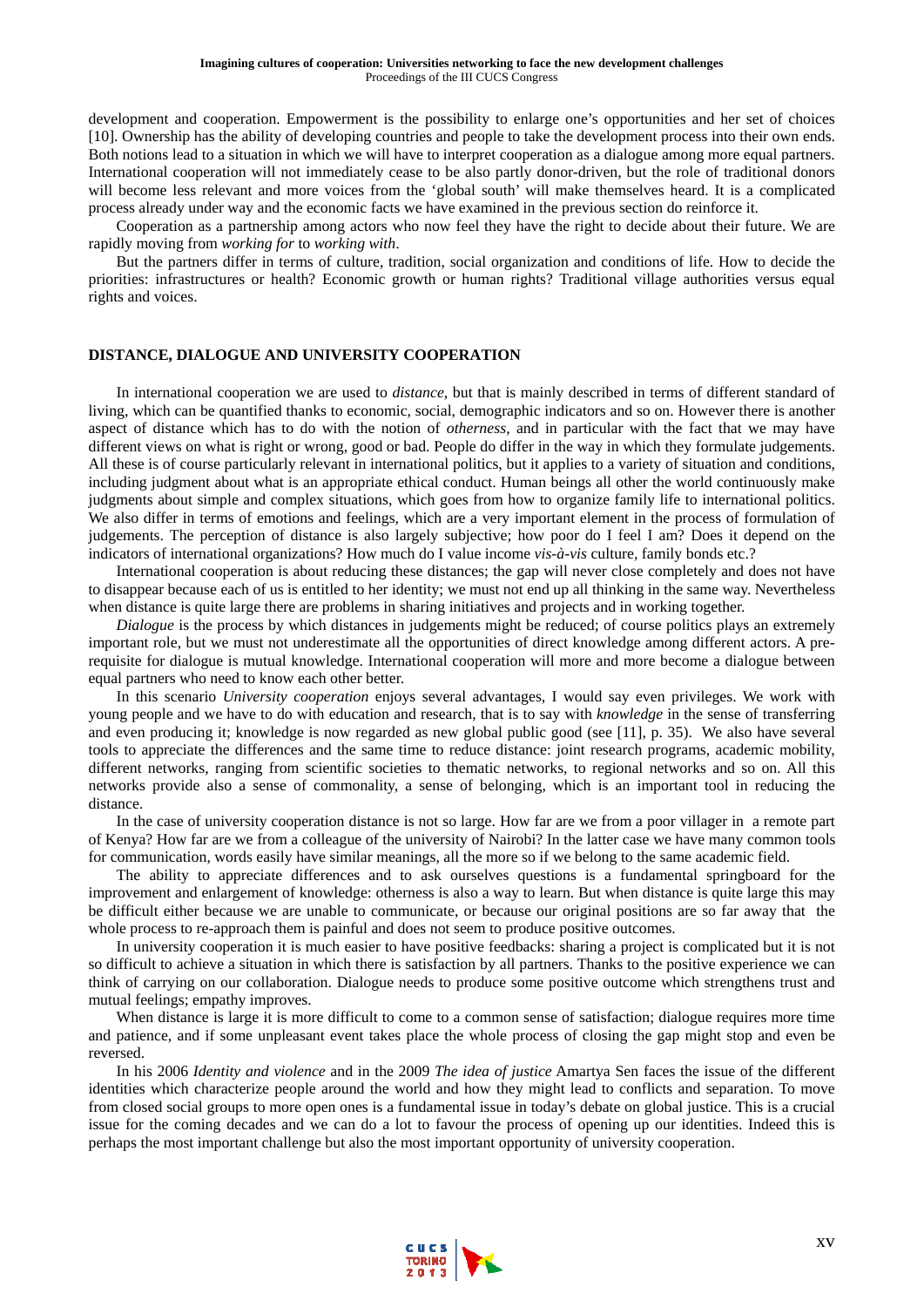## **REFERENCES**

- [1] Vaggi G., The learning and practice of development cooperation, in E. Colombo, F. Miglietta and G. Vaggi, (ed.s), *L'università e i giovani per la cooperazione e la pace*, *Proc. of the First CUCS Conference*, Milano, 2010.
- [2] United Nations, World Commission on Environment and Development, *Our Common Future*, (also known as Bruntland Report), Oxford University Press, Oxford, 1987.
- [3] United Nations, *A New Global Partnership The report of the High-Level Panel of Eminent Persons on the Post-2015 Development Agenda*, New York, 2013.
- [4] Stiglitz J., A. Sen and J.P. Fitoussi, *Report by the Commission on the Measurement of Economic Performance and Social Progress*, Paris, 2008, http://www.stiglitz-sen-fitoussi.fr/en/index.htm.
- [5] Dasgupta P. and A. Duraiappah, Well-Being and Wealth. In UNU-IHDP and UNEP. *Inclusive Wealth Report 2012. Measuring Progress Towards Sustainability*, Cambridge University Press, Cambridge, 2012.
- [6] Helliwell J., R. Layard and J. Sachs, *World Happiness Report*, The Earth Institute, Columbia University, New York, 2013.
- [7] Alkire S., J. Roche and S. Seth, *Multidimensional Poverty Index 2013*, Oxford, 2013, www.phi.org.
- [8] Sen A., *Development as Freedom*, Anchor Books, New York, 1999.
- [9] A. Sumner, Global poverty, aid and middle–income countries. Are the country classifications moribund or is global poverty in the process of 'nationalizing'*?*, *WIDER Working Paper* N. 2013/062, Helsinki, 2013.
- [10] Alsop R. and N. Heinsohn, Measuring Empowerment in Practice: Structuring Analysis and Framing Indicators, *World Bank Policy Research Working Paper* 3510, Washington D.C., 2005.
- [11] Sumner A. and T. Lawo, The Post-2015 Development Agenda: A Review of the Debate and Potential Elements of a Joint EU Strategy, *EADI Policy Paper*, February 2013.
- [12] A. Sen, *Identity and Violence: The Illusion of Destiny (Issues of Our Time),* New York, W. W. Norton, 2006.
- [13] A. Sen, *The Idea of Justice*, Harvard University Press & London, Allen Lane, 2009.